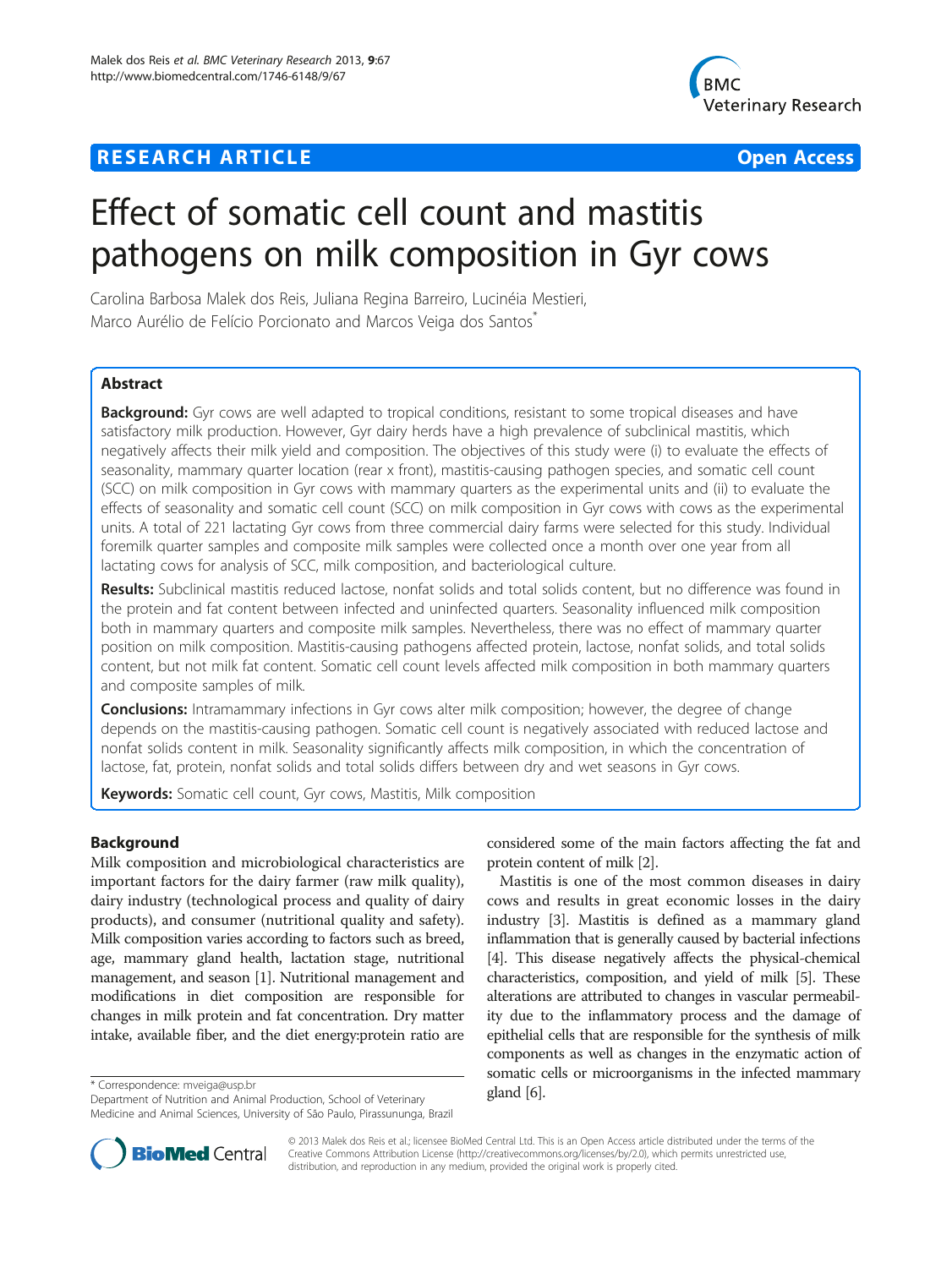It is essential to monitor intramammary infections (IMI) in dairy cows in order to maintain milk quality and herd health. Several methods for diagnosing IMI are available, and the bacteriologic culture of milk samples is considered the standard method [[7\]](#page-6-0), but it is generally expensive and time consuming for routine screening. Individual somatic cell count (SCC) is currently used to screen for IMI status at the herd and cow levels because it is extensively available to dairy farmers and is less expensive than microbiological culture [[8](#page-6-0)]. Increased SCC is associated with reductions in casein, milk fat, and lactose; increased enzymatic activity; and reduced quality and yield of dairy products [[9](#page-6-0)].

Gyr cows represent an important percentage of Brazilian dairy cattle herds primarily because of their high adaptability to tropical climates and dairy production systems [[10,11](#page-6-0)]. In Brazil, Gyr and crossbred cows (Gyr x Holstein) compose the majority of dairy herds. Gyr cows have been extensively used in tropical conditions because they are considered to be well adapted to this environment; they are also resistant to some tropical diseases and have satisfactory productive performance [[11,12\]](#page-6-0). A recent study showed that Gyr dairy herds have a high prevalence of subclinical mastitis, which may negatively affect milk yield and composition [[13](#page-6-0)]. However, the influence of mastitiscausing pathogens and SCC on milk composition in Gyr cows has not yet been determined.

The objectives of this study were (i) to evaluate the effect of seasonality, mammary quarter location (rear x front), mastitis-causing pathogen species, and somatic cell count (SCC) on milk composition in Gyr cows with mammary quarters as the experimental units and (ii) to evaluate the effect of seasonality and somatic cell count (SCC) on milk composition in Gyr cows with cows as the experimental units.

# Results

Milk composition results were obtained from milk samples from 3203 quarters (Data set 1) from 221 cows in three herds. The overall means were as follows: 4.48% (± 0.01) lactose, 3.67% (± 0.02) protein, 3.01%  $(\pm 0.04)$  fat, 9.13%  $(\pm 0.02)$  nonfat solids, and 12.15% (± 0.05) total solids contents in all composite samples (infected and uninfected).

The final mixed-model linear regression results of the effect of mastitis-causing pathogens and SCC on milk composition at the quarter level are shown in Table [1](#page-2-0). The effect of IMI on milk composition was dependent on isolated mastitis-causing pathogens. For example, intramammary infection caused by all of the studied mastitis-causing pathogens reduced the total solids content of milk, with estimated reduction ranging from  $0.16\% \pm 0.06$  (*Corynebacterium* spp.) to  $0.35\% \pm 0.11$ (Streptococcus sp.). Compared with uninfected quarters

(9.29%), nonfat solids content was also negatively affected by IMI caused by Staphylococcus aureus, coagulase negative staphylococci (CNS) and Streptococcus sp., but not by Corynebacterium spp. Intramammary infections caused by CNS, Streptococcus sp., and Corynebacterium spp. reduced milk fat content. Uninfected mammary quarters had estimated lactose content of 4.66%, but this value was reduced by IMI caused by *Corynebacterium* spp.  $(-0.08\% \pm 0.02)$ . Intramammary infections caused by S. aureus, CNS and Streptococcus sp. resulted in no significant change in lactose content. Milk protein content was reduced by IMI caused by S. aureus  $(-0.04\% \pm 0.02)$  but was increased by IMI caused by *Corynebacterium* spp.  $(0.05\% \pm 0.02)$ . No significant effect of IMI caused by CNS and Streptococcus sp. was observed for milk protein content.

Somatic cell count negatively affected the lactose and nonfat solids content of milk at the quarter level in Gyr cows. The mixed linear regression model estimated that each increase in SCC of 100,000 cells/mL reduced the lactose and nonfat solids content by 0.02%. However, SCC increased the protein, fat and total solids content. No effect of mammary quarter location on milk composition was detected between the front and rear mammary quarters  $(P > 0.05)$ . For the mammary quarter samples, seasonality significantly influenced milk composition (P < 0.001). The levels of protein, fat, nonfat solids, and total solids were higher (3.77%, 1.98%, 9.22%, and 11.21%, respectively) and lactose content was lower (4.45%) during the dry season than during the wet season (3.43%. 1.68%, 8.98%, 10.67%, and 4.58%, respectively).

The final mixed-model linear regression results of the effect of seasonality and SCC on milk composition of composite samples are shown in Table [2](#page-3-0). For the composite milk samples, SCC levels also influenced milk composition. Lactose and nonfat solids contents were negatively affected by SCC. Using a mixed linear regression model, it was estimated that each increase in SCC of 100,000 cells/mL reduced lactose and nonfat solids content by 0.02. Seasonality affected milk composition in the composite samples. Protein, fat, nonfat solids, total solids contents were higher (3.84%, 3.35%, 9.27%, and 12.63%, respectively) during the wet season than during the dry season (3.48%, 2.69%, 9.14%, and 11.83%, respectively). However, the opposite effect occurred with lactose; lower levels were observed during the wet season (4.43%) than the dry season (4.67%).

# **Discussion**

The results of the present study indicate that IMI negatively affects milk composition, although it has been shown that the degree of changes depends on the inflammatory response, the severity and amount of affected tissue in the mammary gland, and bacterial pathogenicity [[14](#page-6-0)], which may explain the differences of the effect of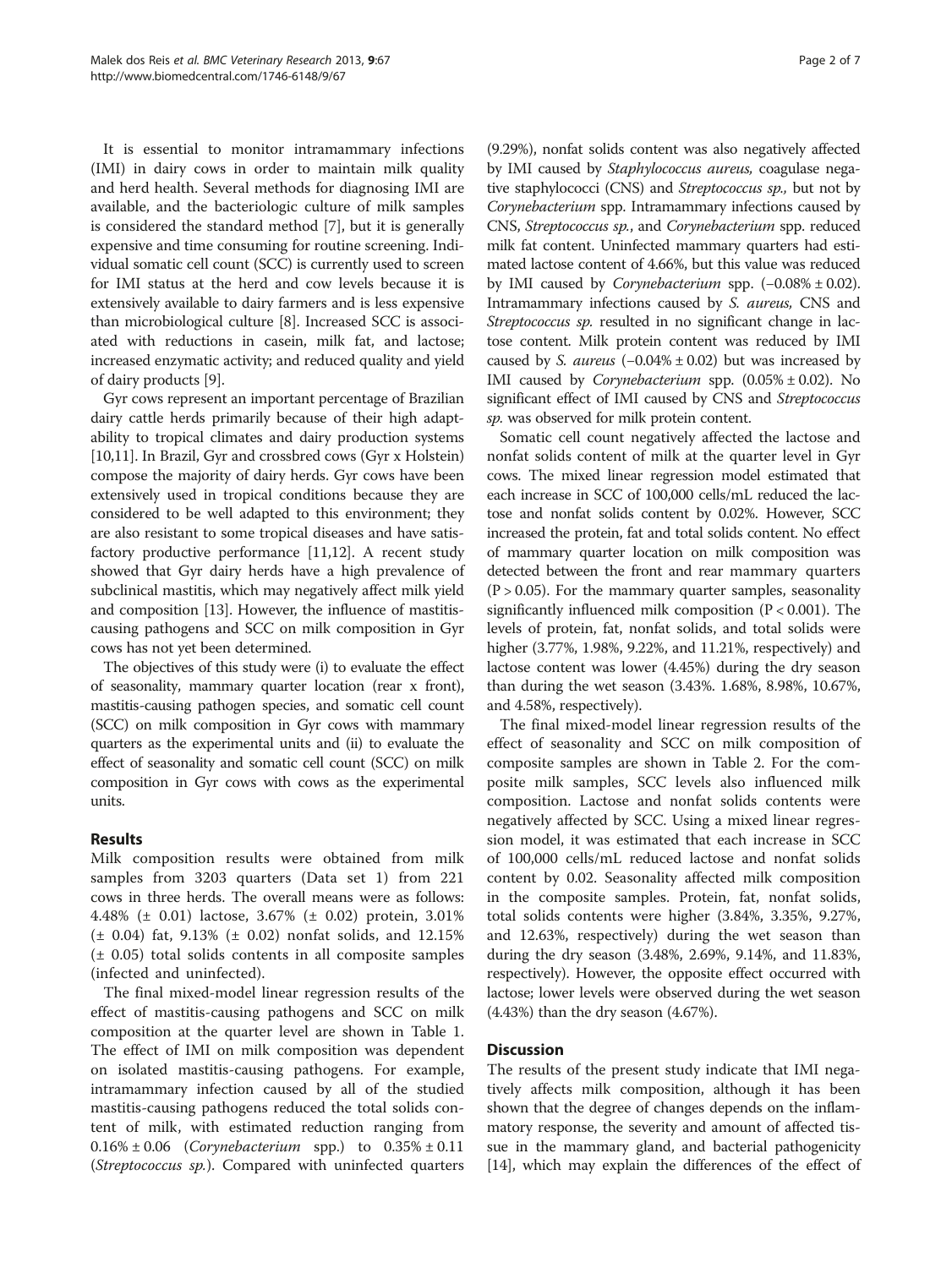<span id="page-2-0"></span>Table 1 Final mixed linear regression models of the effect of seasonality, mastitis-causing pathogens and somatic cell count on milk composition at the mammary quarter level in Gyr cows<sup>1</sup>

| <b>Fixed effects</b>     | Lactose, % |           |          | Protein, % |           |          | Fat, %   |           |          | Nonfat solids, % |           |          | Total solids, % |           |          |
|--------------------------|------------|-----------|----------|------------|-----------|----------|----------|-----------|----------|------------------|-----------|----------|-----------------|-----------|----------|
|                          | β          | <b>SE</b> | P-value  | β          | <b>SE</b> | P-value  | β        | <b>SE</b> | P-value  | ß                | <b>SE</b> | P-value  | β               | <b>SE</b> | P-value  |
| Intercept                | 4.660      | 0.081     |          | 3.662      | 0.087     |          | 1.689    | 0.335     |          | 9.295            | 0.098     |          | 11.004          | 0.427     |          |
| Seasonality <sup>2</sup> |            |           |          |            |           |          |          |           |          |                  |           |          |                 |           |          |
| Dry                      | Ref.       | $\cdots$  | $\cdots$ | Ref.       | $\cdots$  | $\cdots$ | Ref.     | $\cdots$  | $\cdots$ | Ref.             | $\cdots$  | $\cdots$ | Ref.            | $\cdots$  | $\cdots$ |
| Rainy                    | 0.105      | 0.015     | < .0001  | $-0.322$   | 0.012     | < .0001  | $-0.208$ | 0.039     | < .0001  | $-0.222$         | 0.018     | < .0001  | $-0.437$        | 0.044     | < .0001  |
| IM <sup>3</sup>          |            |           |          |            |           |          |          |           |          |                  |           |          |                 |           |          |
| Negative                 | Ref.       | $\cdots$  | $\cdots$ | Ref.       | $\cdots$  | $\cdots$ | Ref.     | $\cdots$  | $\cdots$ | Ref.             | $\cdots$  | $\cdots$ | Ref.            | $\cdots$  | $\cdots$ |
| S. aureus                | $-0.041$   | 0.024     | 0.089    | $-0.044$   | 0.019     | 0.023    | $-0.082$ | 0.062     | 0.183    | $-0.091$         | 0.029     | 0.002    | $-0.191$        | 0.071     | 0.007    |
| CNS <sup>4</sup>         | $-0.023$   | 0.022     | 0.294    | $-0.033$   | 0.018     | 0.062    | $-0.175$ | 0.057     | 0.002    | $-0.063$         | 0.027     | 0.017    | $-0.241$        | 0.065     | 0.0002   |
| CORY <sup>5</sup>        | $-0.082$   | 0.021     | 0.0002   | 0.052      | 0.017     | 0.003    | $-0.138$ | 0.055     | 0.012    | $-0.015$         | 0.025     | 0.554    | $-0.161$        | 0.063     | 0.010    |
| STREP <sup>5</sup>       | $-0.062$   | 0.037     | 0.092    | $-0.031$   | 0.029     | 0.297    | $-0.232$ | 0.095     | 0.014    | $-0.099$         | 0.044     | 0.023    | $-0.346$        | 0.107     | 0.001    |
| SCC <sup>6</sup>         | $-0.0002$  | 0.00004   | < .0001  | 0.00005    | 0.00004   | < .0001  | 0.0002   | 0.00001   | < .0001  | $-0.0002$        | 0.00005   | < .0001  | 0.00005         | 0.00002   | < .0001  |

<sup>1</sup> A total of 3,203 observations were used in this analysis. <sup>2</sup>Seasonality (1 = rainy season, October to March; 0 = dry season, April to September), <sup>3</sup> IMI: intramammary infection; <sup>4</sup> FORM: Corynebacterium spp., 6 STREP: Streptococcus sp. (S. uberis, S. agalactiae, S. dysgalactiae), 6 SCC: somatic cell count (x 1000 cells/mL), B: estimated coefficients, SE: standard error for the coefficient, Ref.: refe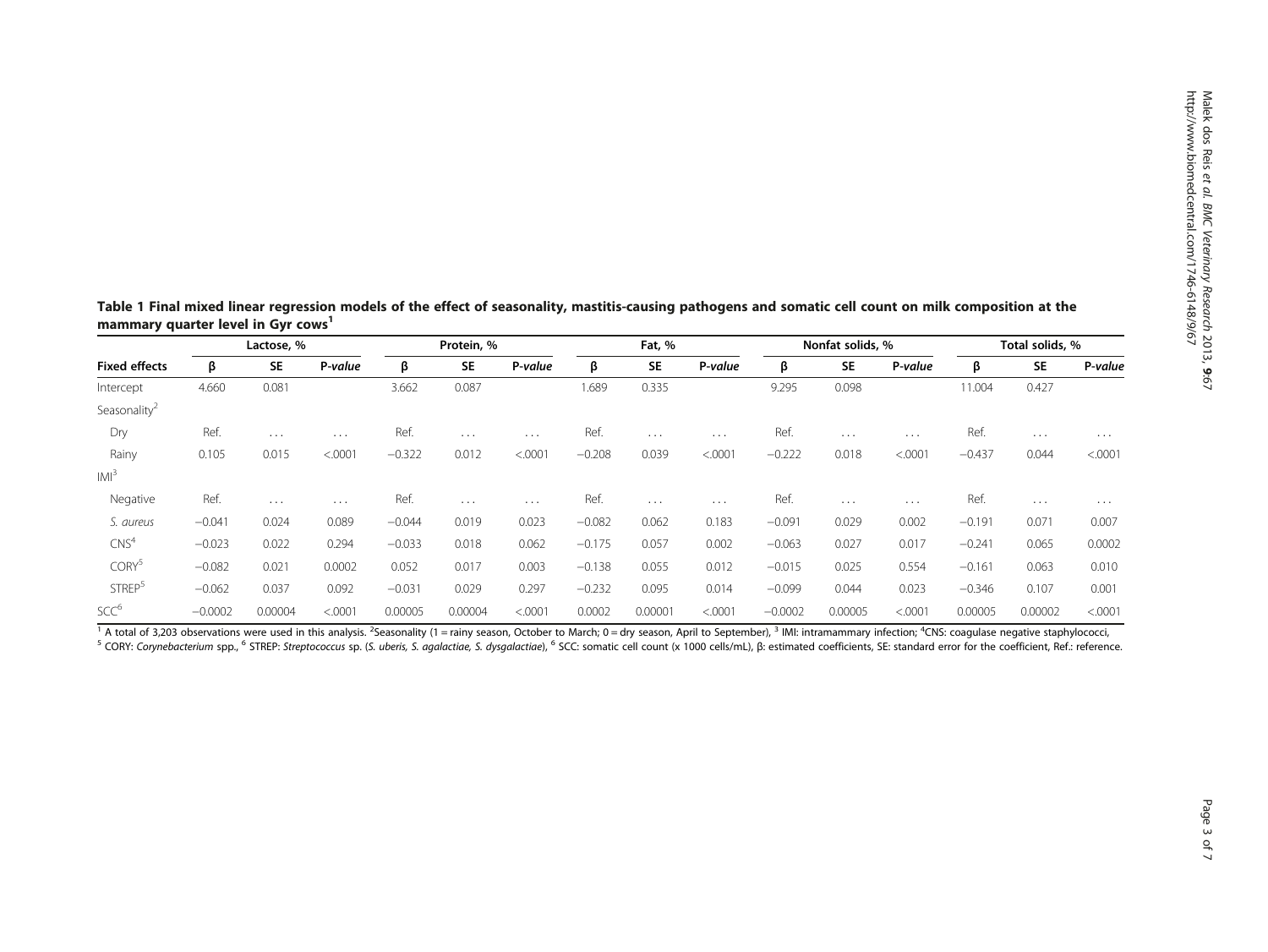<span id="page-3-0"></span>Table 2 Final mixed linear regression models of the effect of mastitis-causing pathogens and somatic cell count on milk composition of composite milk samples in Gyr cows<sup>1</sup>

| <b>Fixed effects</b>     | Lactose, % |           |          | Protein, % |           |          | Fat, % |           |          | Nonfat solids, % |           |          | Total solids, % |           |          |
|--------------------------|------------|-----------|----------|------------|-----------|----------|--------|-----------|----------|------------------|-----------|----------|-----------------|-----------|----------|
|                          | ß          | <b>SE</b> | P-value  | ß          | <b>SE</b> | P-value  | ß      | <b>SE</b> | P-value  | в                | <b>SE</b> | P-value  | ß               | <b>SE</b> | P-value  |
| Intercept                | 4.755      | 0.053     |          | 3.432      | 0.061     |          | 2.477  | 0.348     |          | 9.168            | 0.073     |          | 11.655          | 0.387     |          |
| Seasonality <sup>2</sup> |            |           |          |            |           |          |        |           |          |                  |           |          |                 |           |          |
| Dry                      | Ref.       | $\cdots$  | $\cdots$ | Ref.       | $\cdots$  | $\cdots$ | Ref.   | $\cdots$  | $\cdots$ | Ref.             | $\cdots$  | $\cdots$ | Ref.            | $\cdots$  | $\cdots$ |
| Rainy                    | $-0.243$   | 0.028     | < .0001  | 0.391      | 0.032     | < .0001  | 0.616  | 0.096     | < .0001  | 0.141            | 0.038     | < 0003   | 0.746           | 0.106     | < .0001  |
| SCC <sup>3</sup>         | $-0.0002$  | 0.00001   | < .0001  | 0.00004    | 0.00001   | < .002   | 0.0003 | 0.00004   | < .0001  | $-0.0001$        | 0.00002   | < .0001  | 0.0001          | 0.00004   | 0.002    |

<sup>1</sup> A total of 764 observations were used in this analysis. <sup>2</sup>Seasonality (1 = rainy season, October to March; 0 = dry season, April to September), <sup>3</sup>SCC: somatic cell count (x 1000 cells/mL), β: estimated coefficients, SE: standard error for the coefficient, Ref.: reference.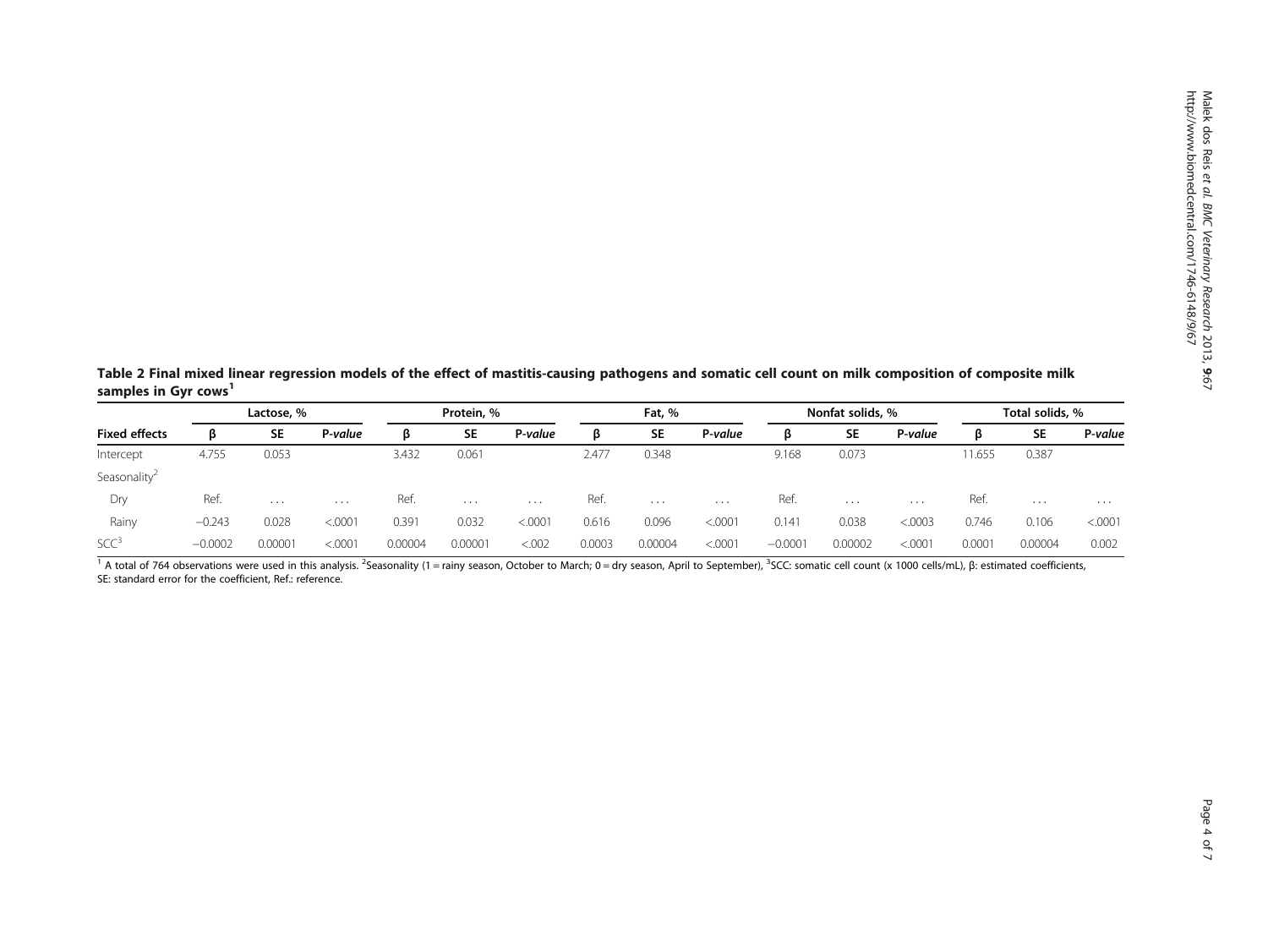mastitis-causing pathogens on milk composition found in this study. Milk composition is also affected by other factors such as age, lactation stage and nutritional practices [[15](#page-6-0)]. However, these factors were not controlled in the present study.

Bansal et al. [\[15\]](#page-6-0) determined that lactose content was higher (5.02%) in healthy quarters than in quarters with a SCC of >100,000 cells/ml and negative culture (non-specific mastitis) (4.71%), which are results similar to those found in the present study. Furthermore, these authors revealed a lower protein concentration (2.96%) in healthy quarter samples than in non-specific mastitis quarters (3.22%). However, in the present study, there was only a negative effect of IMI caused by S. aureus on protein content. In composite samples, Bansal et al. [[15\]](#page-6-0) reported a negative mastitis effect only with regard to lactose content, with a higher value (4.84%) for healthy samples than that for mastitis samples (4.61%).

It has been observed that milk samples from infected quarters have higher total protein and whey protein values, but lower casein content (proportion of casein relative to total protein) and lactose content when compared to milk samples from healthy quarters [[16\]](#page-6-0). The increase in the permeability of blood-milk barrier during mastitis also results in an increased influx of serum proteins and enzymes from the blood, which may lead to an increase in proteolysis [[16\]](#page-6-0). The findings reported by these authors showed an alteration in the protein composition in milk from affected quarters (SCC >100.000 cells/ml) when compared to milk from healthy quarters (SCC  $\leq$ 100,000 cells/ml); the level of casein, including α-casein and β-casein, was lower in milk samples from affected quarters than milk samples from healthy quarters, whereas the level of whey protein was increased due to proteolysis by proteolytic enzymes or decreased casein synthesis. However, in this study, the protein content analysis was based on the total protein value. The percentages of casein and whey protein were not calculated, which may explain the overall non-significant effect of mastitis on protein content.

Some of the changes in milk composition are more marked than others; for example, lactose content is generally reduced as a result of mastitis due to decreased synthesis of this milk component [\[14](#page-6-0)]. For this reason, lactose concentration could be used as a mastitis indicator [\[14](#page-6-0)]. However, there are conflicting reports regarding the effect of mastitis on fat content. In the present study, IMI caused by CNS, Streptococcus sp., and Corynebacterium spp. significantly reduced milk fat content, which differs from the results of Rogers et al. [\[17\]](#page-6-0) that show no effect of mastitis on fat content. Kitchen [[6](#page-6-0)] and Auldist et al. [\[18](#page-6-0)] reported a lower fat concentration in milk samples from cows with subclinical mastitis, whereas Mitchell et al. [[19](#page-6-0)] reported an increased fat concentration in mastitis-positive samples.

Bansal et al. [[15\]](#page-6-0) reported that for German cows, higher fat content (2.25%) was observed in foremilk quarter samples from non-specific mastitis samples than from healthy ones (1.43%).

It has also been reported that milk samples from Swedish cows with <100,000 cells/ml did not present a significant difference between their front and rear quarters with regard to protein content but presented lower fat and higher lactose contents (4.61% and 4.95%, respectively) in their rear quarters than in their front quarters (4.85% and 4.91%, respectively) [\[20](#page-6-0)]. In the present study, there was no effect of mammary quarter position on milk composition. Furthermore, an increase in protein, fat and total solids contents was observed as the SCC level increased. However, lactose and nonfat solids contents were affected in an opposite manner. A positive correlation between SCC and fat, and protein contents  $(r = 0.07$  and  $r = 0.15$ , respectively) exists in composite samples from Holstein cows [\[5](#page-6-0)]. Several studies have demonstrated that the changes in milk composition caused by mastitis and high SCC (fat, protein, lactose, minerals, and enzyme concentration modifications) may be explained by epithelial cell damage (decrease in synthesis); an increase in vascular permeability with the passage of immunoglobulins, serum protein and minerals (sodium and chloride); and an increase in proteolytic activities [\[5,21,22](#page-6-0)].

In a previous study, Santos et al. [\[4\]](#page-6-0) suggested that high SCC might cause changes in milk composition because milk samples with a SCC of >200,000 cells/ml undergo greater alterations in milk chemistry characteristics than samples with low SCC (≤200,000 cells/ml). Similarly, our results indicated that SCC linearly affects milk composition. In a study by Ogola et al. [\[23\]](#page-6-0) with zebu cows, the lactose content and acid degree value were lower [4.3% and 0.60 meq of free fatty acid (FFA)/100 g fat, respectively] in samples with an SCC of >750.000 cells/ml than in samples with an SCC between 500,000 to 750,000 cells/ml (4.5% and 0.45 meq FFA/100 g fat, respectively), but no effect was observed for SCC on protein content [\[23\]](#page-6-0). Elevated SCC is accompanied by changes in milk composition, which may result in decreased cheese yield, increased rennet clotting time, reduction of the shelf-life of pasteurized milk, modifications in thermal stability, and others [[22](#page-6-0)].

### Conclusion

Intramammary infections in Gyr cows alter milk composition. However, the degree of change depends on the mastitis-causing pathogen. Somatic cell count is negatively associated with reduced lactose and nonfat solids content in milk. Seasonality significantly affects milk composition, in which the lactose, fat, protein, nonfat solids and total solids concentration differs between the dry and wet seasons in Gyr cows.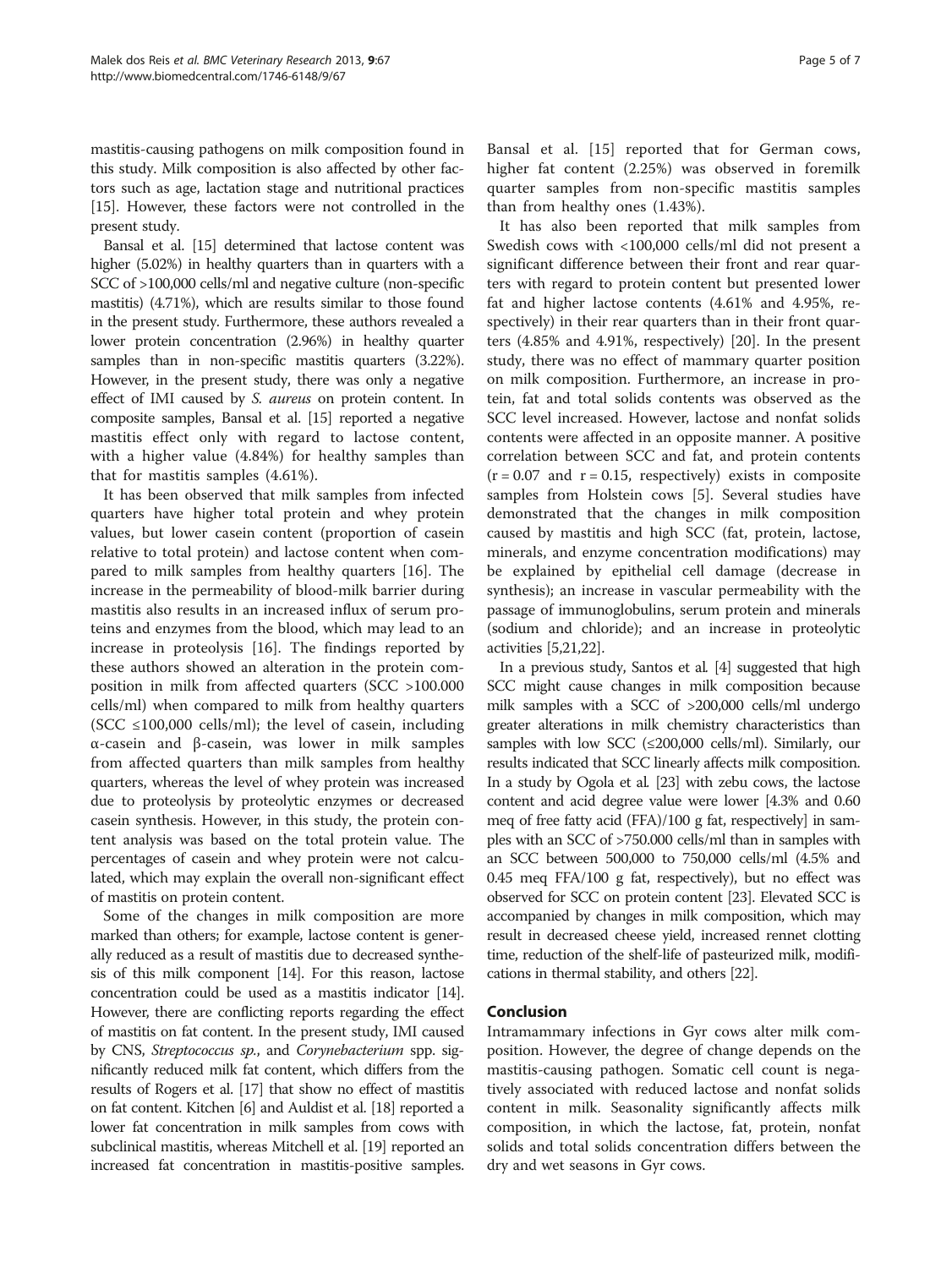## **Methods**

# Herd selection

A total of 221 lactating purebred Gyr cows from three commercial dairy farms located in the states of São Paulo and Minas Gerais, Brazil were selected on the basis of their proximity to our laboratory. Individual foremilk quarter samples and composite samples of milk were collected over 1 to 8 occasions from all lactating cows at the time of the farm visits, except from cows with clinical mastitis symptoms. Clinical mastitis was characterized by the presence of abnormal milk (flakes, clots, watery or discolored milk) or the presence of swollen or indurated mammary quarters before milking. Samples were collected monthly over one year.

All lactating cows were milked twice daily and had an average milk yield of 14 kg/day, average lactation length of eight months and parity number of  $2.9 \pm 1.8$ . Cows were managed on tropical pasture systems with free access to water and fed a concentrate supplement after milking according to milk yield and stage of lactation. Calving dates were assumed to occur at random over the course of the year because no information was available.

In the first herd, hand-milking was used, and there was no specific adoption of mastitis control practices at milking, although dry cow therapy and clinical mastitis treatment were employed. The second herd was milked using mechanic milking in a double-4 herringbone milking parlor. The milking routine included the following mastitis control practices: forestriping in a strip cup to check for clinical mastitis, pre-dipping, and drying teats with disposable towels. The second herd also adopted dry cow therapy and clinical mastitis treatment. In the third herd, cows were milked using machine milking in a double-6 tandem milking parlor with the same mastitis control program practices adopted by the second herd. In all three herds studied, calf suckling before milking was needed to stimulate milk let down. In all herds, postdipping was not used because calves had access to udders for suckling at the end of each milking.

# Sampling and analysis

Sampling procedures were performed as described [\[13](#page-6-0)]. Briefly, before sampling, teat ends were immersed in iodine solution (0.5%), and after approximately 20 seconds, teats were dried with disposable towels. Each teat end was scrubbed with a cotton pledget saturated in ethyl alcohol (70%). The first streams of foremilk were discharged, and then approximately 10 mL of milk was aseptically collected for microbiological culture. Quarter milk samples were also collected and preserved with bronopol for SCC and milk composition analysis. Composite samples of milk were collected directly from the collection bucket immediately after milking and represent the whole milking of each animal. After collection, milk samples were stored at 4°C until bacteriological culture and SCC tests were performed. Milk composition and SCC was determined using the infrared and flow cytometry method using a Somacount  $300^{\circ}$  (Bentley Instruments, Chaska, MN) [[24](#page-6-0)].

Bacteriological culture was performed according to NMC standards [\[25](#page-6-0)]. Briefly, from each sample, 0.01 mL of milk was plated on blood agar and incubated aerobically for 24 h or 48 h at 37°C. A mammary quarter was considered culture-positive when the growth of at least one colony was detected on the streaks. Samples yielding more than two different bacterial species were considered to be contaminated and removed from the statistical analysis (n = 31). Bacteria were identified based on colony morphology and Gram staining. For Gram-positive cocci, catalase tests with hydrogen peroxide (3%) were used to differentiate between catalase-positive Staphylococci and catalase-negative cocci. Coagulase tests were carried out using sterile rabbit plasma to distinguish S. aureus (coagulase-positive) from non-aureus Staphylococci, referred to as coagulase-negative Staphylococci. Streptococci were subdivided into esculin-positive *cocci* and esculin-negative cocci (Strep. agalactiae and Strep. dysgalactiae). CAMPtests were used to differentiate Strep. agalactiae from Strep. dysgalactiae.

#### Statistical analysis

Milk composition was modeled as a function of explanatory variables in mixed linear regression models using the PROC MIXED tool from SAS, version 9.2 (SAS Institute Inc., Cary, NC, USA). Two data sets were used; the first set (Data Set 1) consisted of individual foremilk quarter samples, and the second set (Data Set 2) consisted of composite milk samples. For the analysis of Data Set 1, the model included the following fixed effects: mammary quarter position, mastitis-causing pathogen and somatic cell count. Herd and cow within herd were included as random effects in all models. Backward elimination of independent variables was employed. The final linear mixed model for Data Set 1 was defined by the equation:

$$
\begin{aligned} Y_{ij} = \beta_0 + \beta_1 \text{Seasonality}_{ij} + \beta_2 \text{Pathogen}_{ij} \\ + \beta_3 \text{SCC}_{ij+} e_{ij} \end{aligned}
$$

where the subscripts  $i$  and  $j$  corresponds to the ith herd and the jth cow, Y is the observed value (lactose, fat, protein, and nonfat solids contents),  $β_0$  is the intercept,  $β_1$  is the parameter for seasonality (entered as two dummy variables:  $1 = \text{rainy season}$ , October to March;  $0 = \text{dry season}$ , April to September),  $β_2$  is the parameter for mastitiscausing pathogen (entered as five dummy variables: culture-negative samples, S. aureus, coagulase-negative staphylococci, Corynebacterium spp., and others: S. uberis,